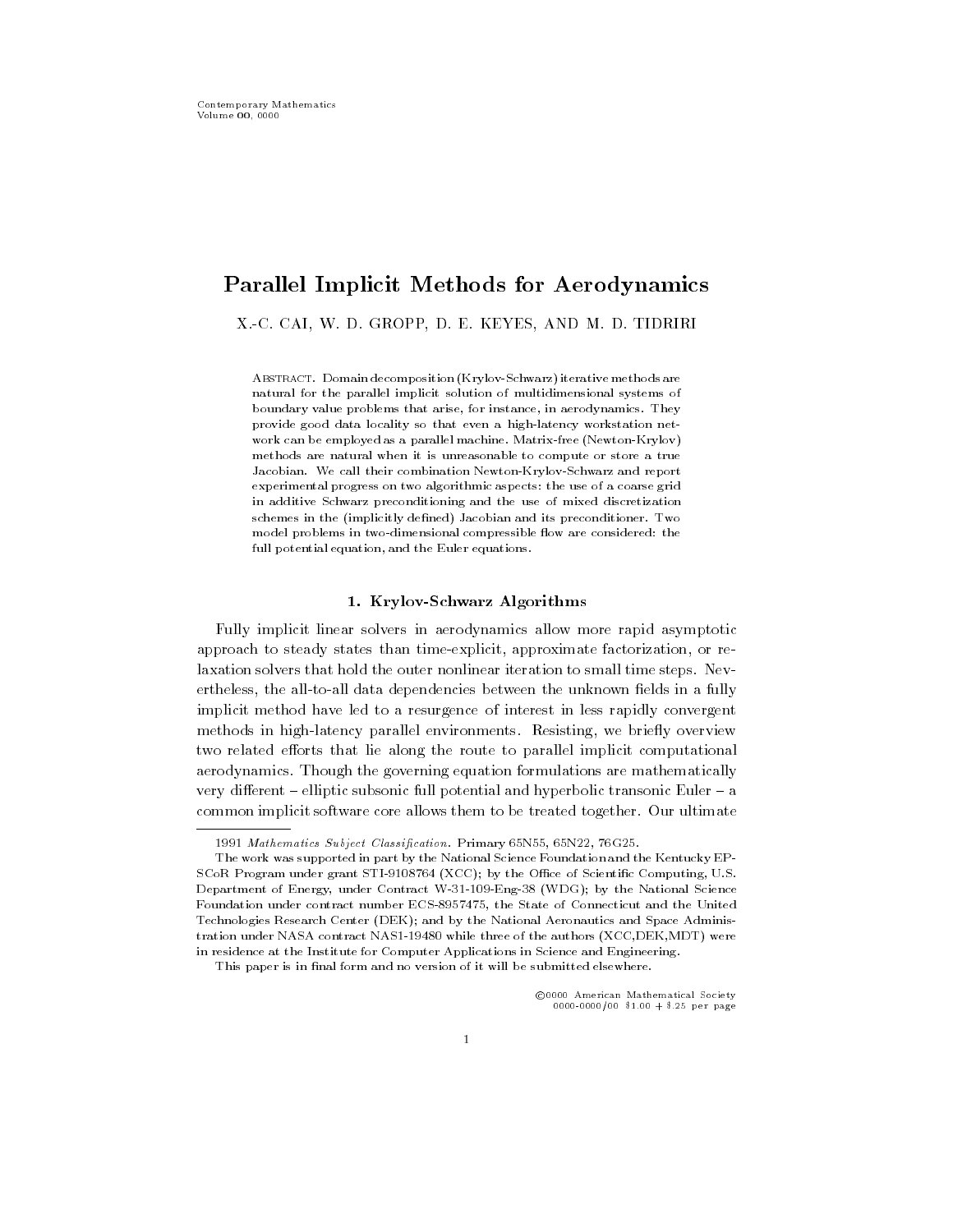interest is in applying Schwarzian domain decomposition techniques to industrial computations still being carried out in these (physically) primitive potential and euric formulations- and in extending them to form the stokes- them in extending the stockers of the stockers o solvers are the more important For a variety of reasons-formation of reasons-formation  $\alpha$ are inclining towards the distributed network computing environment character ized by coarse to medium granularity- large memory per node- and very high latency- which creates a niche for domain decomposition methods

 $\sim$  . Secondition solvers for  $\sim$  , and the system system systems for  $\sim$  , and  $\sim$  . And the system system system systems for  $\sim$ find the best approximation of the solution  $x$  in a small-dimensional subspace that is built up from successive powers of the preconditioned matrix on the initial residual such systems, in which is a statement matrix and b is the state  $\sim$ nonlinear residual- arise from discretization and linearization of the governing PDEs A variety of parallel preconditioners- whose inverse action we denote by  $B$   $^{-}$ , can be induced by decomposing the domain of the underlying PDE, finding an approximate representation of A on each subdomain- inverting locally- and combining the results Generically-compared the inverse of A by the inverse of  $\mathcal{A}_j$ a sum of local inverses

$$
B^{-1} = \sum_{k} R_{k}^{T} A_{k}^{-1} R_{k},
$$

where  $R_k$  is a restriction operator that takes vectors spanning the entire space into the smaller dimensional subspace in which  $A_k$  is defined.

the simplest domain decomposition preconditioner is block Jacobi-Jacobi-Jacobi-Jacobi-Jacobi-Jacobi-Jacobi-Jacobibe regarded as a zero-overlap form of additive Schwarz  $[2]$ . The convergence rate of block Jacobi can be improveded-by improved-by the price of a higher cost per iteration-by interactionsubdomain overlap and (for many problems) by solving an additional judiciously chosen coarse grid system

## newton-Methods and Methods and Methods and Methods and Methods and Methods and Methods and Methods and Methods

Evaluation of the discrete residuals of  $d$ -dimensional compressible flow formulations requires a large number of arithmetic operations For instance- a  $(d + 2)$ -dimensional eigendecomposition may be required at each grid point.) Their Jacobians- though blocksparse- have dense blocks and are usually an order of mangered even more complex to evaluate- whether  $\pi_{\beta}$  analytical or nucleo merical means Hence- In which the action and the action of the action of the action of the action of the Jacobian is required only on a set of given vectors-  $\mathbf{M}$ context. To solve the nonlinear system  $f(u) = 0$ , given  $u^-,$  let  $u^+ = u^+ + \lambda^0 u^-,$ for  $\iota = 0, 1, \ldots$  , until the residual is sufficiently small, where  $\delta u$  approximately solves the Newton correction equation  $J(u) \circ u = -f(u)$ , and  $\lambda$  is a damping parameter. The action of Jacobian  $J$  on an arbitrary Krylov vector  $w$  can be approximated by

$$
J(u^l)w \approx \frac{1}{\epsilon} \left[ f(u^l + \epsilon w) - f(u^l) \right].
$$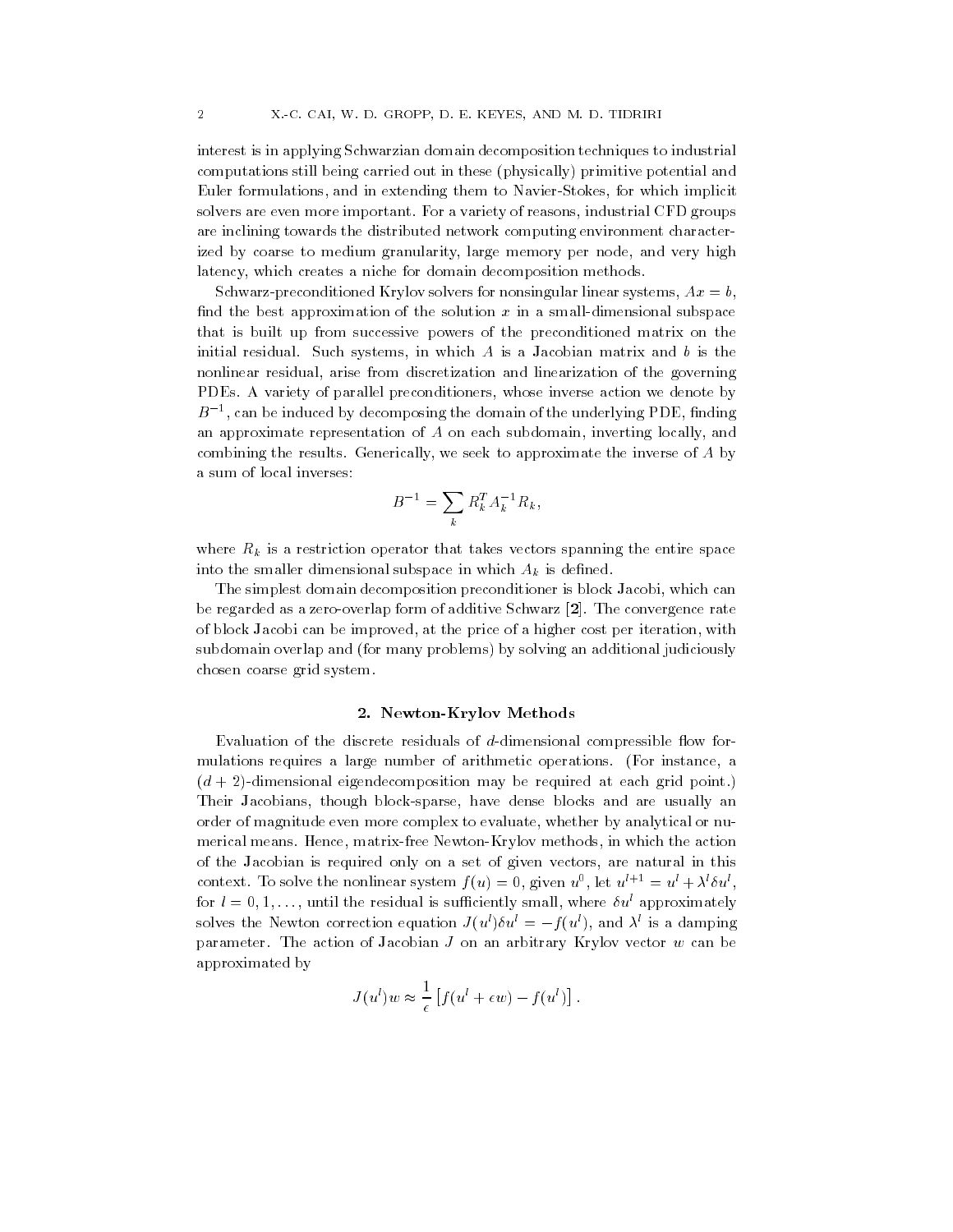Finite-differencing with  $\epsilon$  makes matrix-free methods potentially much more susceptible to finite word-length effects than ordinary Krylov methods [5]. Steady aerodynamics applications require the solution of linear systems that lack strong an groot diagonal of our investigation is to verify investigation in the verify that is to verify that is to v properly-scaled matrix-free methods can be employed in this context. For brevity, details are deferred to a later paper. We simply note here that GMRES may have an advantage over other Krylov methods in the matrix-free context in that the vectors w that arise in GMRES have unit two collections with  $\alpha$  and  $\beta$ varying scale in competing methods

An approximation to the Jacobian can be used to precondition the Krylov process relative are the Jacobian of a relative discretization that the contract  $\alpha$ allows experiments and  $\mathbf{I}$ order discretization-lagged with lagged values of the computed with lagged values with lagged values of the la and the experiment terms-parallel preconditioners preconditioners of the form the form of the form of the form

$$
B^{-1} = R_0 J_{0,u^l}^{-1} R_0^T + \sum_{k=1}^K R_k J_{k,u^l}^{-1} R_k^T , \text{ where } J_{k,u^l} = \left\{ \frac{\partial f_i(u^l)}{\partial u_j} \right\}
$$

is the Jacobian of f u for instance  $\mathcal{U}$  in subdomain k-hand j in subdomain k-hand  $\mathcal{U}$ sponds to a possible coarse grid. The Newton-Krylov-Schwarz method (case  $4$ ) can be combined with any other splitdiscretization technique cases - in principle. Right preconditioning of the Jacobian with an operator  $B^{-1}$  can be accommodated via

$$
J(ul)B-1w \approx \frac{1}{\epsilon} [f((ul + \epsilon B-1w)) - f(ul)].
$$

# 3. Model Problems

For density - velocity v- specic internal energy e- and pressure p- the steady Euler equations of inviscid compressible flow are

$$
\nabla \cdot (\rho \mathbf{v}) = 0, \quad \nabla \cdot (\rho \mathbf{v} \mathbf{v} + pI) = 0, \text{ and } \nabla \cdot ((\rho e + p) \mathbf{v}) = 0.
$$

The full potential equation for velocity potential  $\Phi$ .

$$
\nabla \cdot (\rho(||\nabla \Phi||)\nabla \Phi) = 0,
$$

follows from the additional assumptions of irrotational  $\mathcal{I}^{\prime}$  ,  $\mathcal{I}^{\prime}$ tropy,  $V(p/p') = 0$ . The density is given in terms of the potential by

$$
\rho = \rho_{\infty} \left( 1 + \frac{\gamma - 1}{2} M_{\infty}^{2} \left( 1 - \frac{q^{2}}{q_{\infty}^{2}} \right) \right)^{\frac{1}{(\gamma - 1)}}
$$

where  $q$  is the sound speed,  $q_{\rm{AA}}$  and  $q_{\rm{AA}}$  is the sound speed-own speed-off in the sound speed-off in refers to the free to the free the free the free the free the substitution is every when the substitution of t full potential formulation fits within the monotone nonlinear elliptic framework of additive Schwarz methods [1]. For a simple non-lifting model problem of an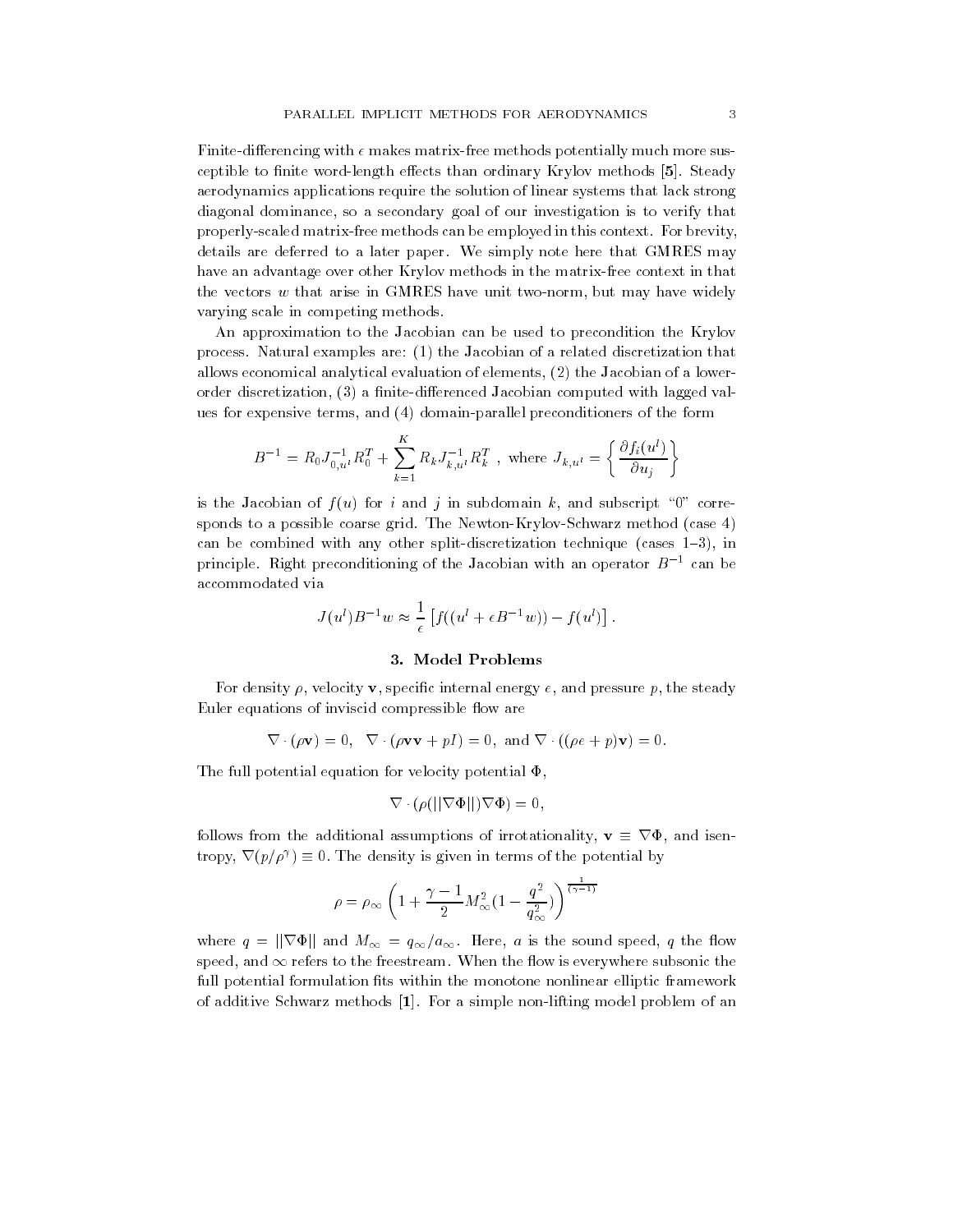and symmetry and  $\alpha$  is symmetry and  $\alpha$  , we can see a moment, conditions as follows

- Upstream and Freestream qx zero angle of attack-
- Downstream n q-
- Symmetry n -
- $\bullet$  On the parameterized airfoil with shape  $y = f(x)$ .  $\Psi_n = -q_{\infty} f(x)$ .

The farfield boundary conditions lead to inaccuracies if applied too near the airfoil an air interest is in algebraic convergence rates.

Table 1 shows convergence performance for a fixed-size problem of  $128 \times 128$ uniform cells with a fixed number of subdomains in an  $8 \times 8$  array as the density of the unnested uniform coarse grid varies. Bilinear rectilinear elements are used for both coarse and ne grids- and bilinear interpolation for intergrid transfers an overlap music only the subdomains-subdomains-subdomains-subdomains-subdomains- $M_{\infty}$  is 0.1 and the airfoil is the scaled upper surface of a NACA0012. Nonlinear convergence is declared following a TO = relative reduction in the steady-state residual- which requires only three Newton steps independent of inner linear method Inner iteration convergence is a relative residual reduction of The Krylov solver used throughout this paper is GMRES - because of pre vious comparisons [3] with other modern Krylov solvers on the same problem class that showed CPU cost differences to be small and unsystematic when wellenough preconditioned that any of the methods were practical Here- we restart GMRES every iterations and precondition on the right- in order to keep the preconditioner out of the residual norm estimates used in the convergence test Key observations from this example are even a modest coarse grid makes a significant improvement in an additive Schwarz preconditioner; (2) a law of diminishing returns sets in at roughly one point per subdomain; and  $(3)$  matrix-free "matvecs" degrade convergence as much as  $15{\text -}20\%$  in the less well-conditioned cases

| Coarse Grid $\parallel$ 0 $\times$ | $\overline{0}$ | $4 \times 5$ | $8 \times$ | $12 \times 13$ 1 |    |     |
|------------------------------------|----------------|--------------|------------|------------------|----|-----|
| Analytical                         |                | 35           |            | o H              |    |     |
| Matrix-free                        | 183            |              | 28         | o H              | ∠⊍ | n c |

Table Average number of GMRES steps per Newton step for full potential Newton-Krylov-Schwarz solver with varying coarse grid size

Our Euler problem is a two-dimensional transonic airfoil flow modeled using an EAGLE-derivative code  $[6]$  that employs a finite volume discretization over a body-fitted coordinate grid. Only C-grids of  $128 \times 16$  or  $128 \times 32$  cells (from [3]) around a NACA0012 airfoil at an angle of attack of 1.25° and an  $M_{\infty}$  of  $0.8$  are considered herein. To obtain a representative matrix/RHS pair on which to test the behavior of Eulers Jacobians under Krylov birding we have the Schwarzdemonstration case from [6] partway to convergence and linearized about the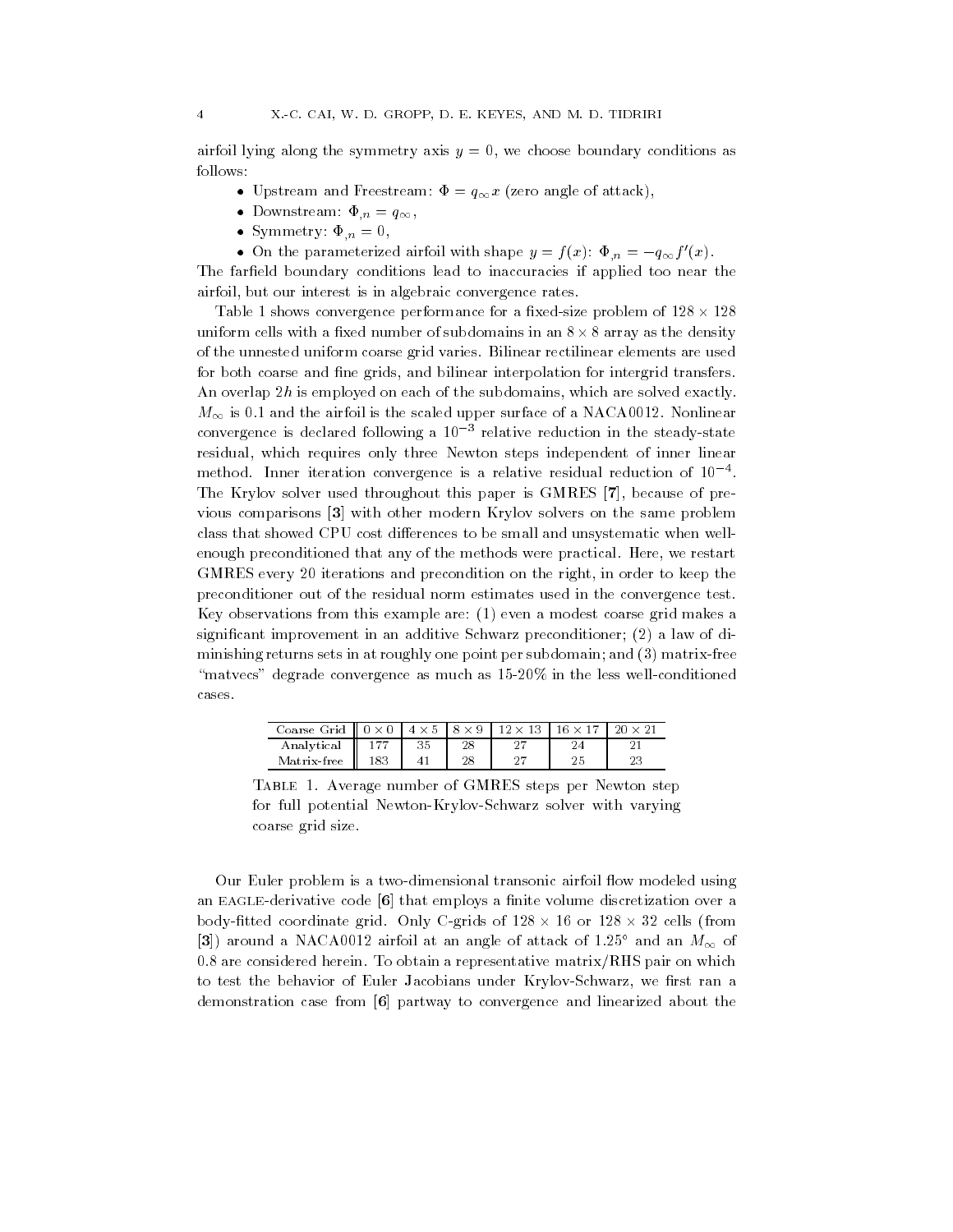resulting ow state Following the defect correction practice of - a ux vector split scheme is explicit operators-the implicit operators-discretized for the interval  $\mathcal{A}$ by a flux difference split scheme. Characteristic variable boundary conditions are employed at farming boundaries using an explicit-dimensional accurates  $\cdots$ mulation For a given granularity of decomposition- curvilinear box decom positions are generally better than curvilinear "strip" decompositions for this problem. Table 2 shows that the zero-overlap results are only slightly less convergent than the corresponding  $h$ -overlapped additive Schwarz results at high CourantFriedrichsLewy CFL number- and that hoverlapped multiplicative statter is significantly better-parallel international is an international parallel algo rithm. Though we have not yet experimented with a coarse grid in the Euler context-shows that even a piecewise constant constant constant constant constant constant constant constant co tially improves Krylov-Schwarz convergence rates in unstructured problems.

|              |  |            | Precond.    Block Jacobi   Add. Schwarz   Mult. Schwarz |  |  |  |
|--------------|--|------------|---------------------------------------------------------|--|--|--|
| CFL No.      |  | 1 $\cap$ 2 |                                                         |  |  |  |
| $1 \times 1$ |  |            |                                                         |  |  |  |
| $2 \times 2$ |  | l 4        |                                                         |  |  |  |
| $4 \times 4$ |  | 18         |                                                         |  |  |  |
|              |  |            |                                                         |  |  |  |

TABLE 2. Heration counts for transonic now Jacobians at 10cal UrL numbers of 1 and 10", for various preconditioners and  $\,$ decomposition into - - or subdomains



Figure CFL and steadystate residual versus iteration count for defect correction and Newton-Krylov solvers.

To test the nonlinear matrix-free approach in a situation with four differently started components per gridpoint- use and also dist approached the steady and approached the steady solution via a pseudo-transient continuation with an adaptively chosen local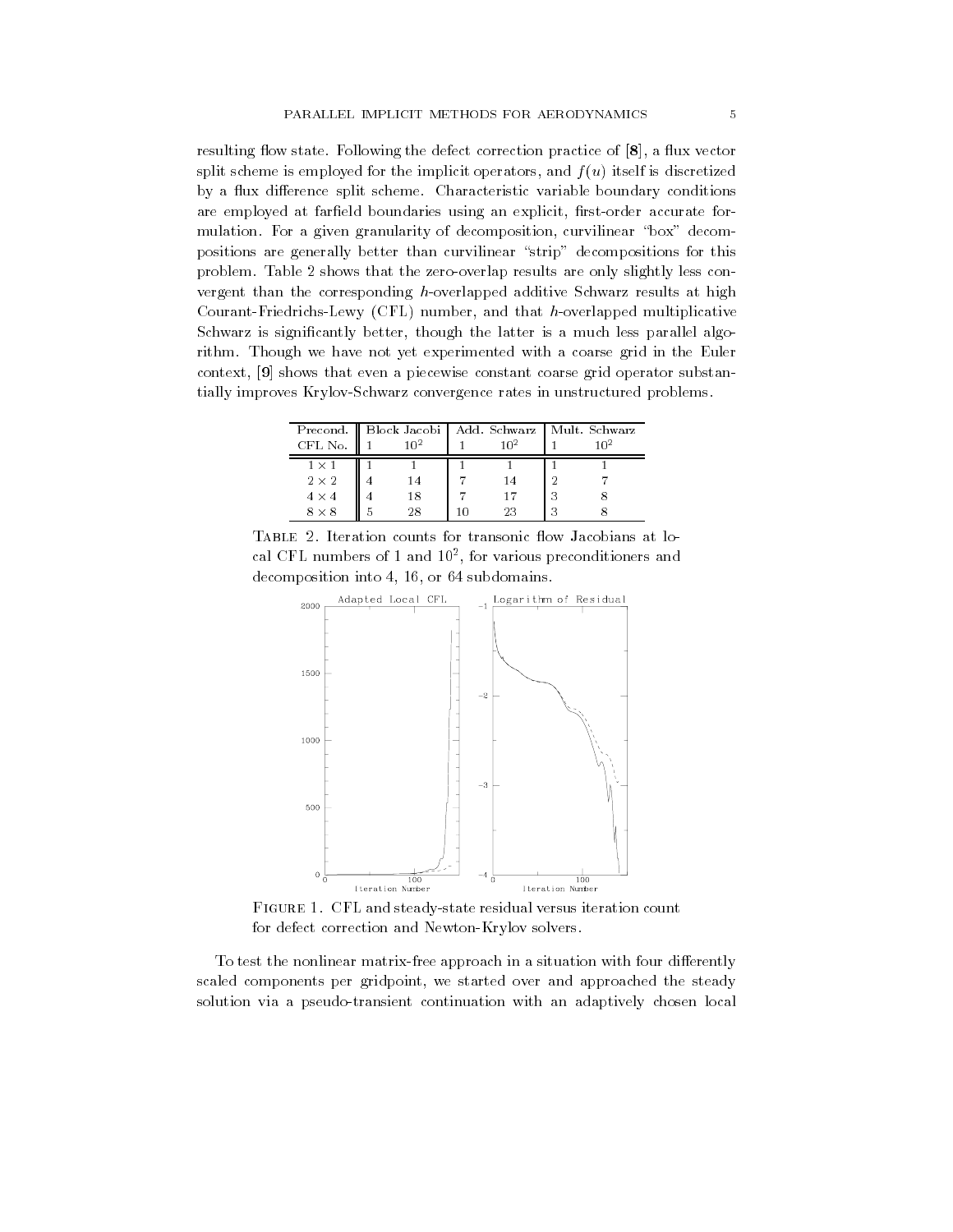commentations as described in the baseline approximate factorization and contributions of the baseline of the defect correction algorithm produces the dashed curves in Fig. 1. To obtain the solid curves-in-provided available  $\lambda$  and  $\lambda$  and  $\lambda$  and  $\lambda$  is the split  $\lambda$ is used to precondition the implicitly defined (Roe) flux difference split Jacobian  $\sqrt{2}$  to  $\sqrt{2}$  . The corrections used in matrix terms-obtained in matrix terms-obtained in terms-obtained in terms-obtained in terms-obtained in terms-obtained in terms-obtained in terms-obtained in terms-obtained in as the approximate solutions of the approximate solutions of  $\mathcal{C}$ 

$$
J_{VL}u = -f_R
$$
 and  $(J_{VL})^{-1}J_Ru = -(J_{VL})^{-1}f_R$ .

United the retrot of the existing the contribution of the retrot of the existing the full  $\alpha$ method (CFL number approaching infinity) is precluded by explicit boundary conditions, but UPL number can be advanced, as shown in the ligure, to  $U(10^{\circ})$ with advantage

Though space does not permit a meaningful discussion- we mention that both codes have been executed on an ethernet network of workstations using a pack age of distributed sparse linear system routines developed at Argonne National Laboratory by Gropp and Smith - with p as the data exchange layer When exact solvers are used on each subdomain- speedups on a per iteration basis are seen on up to processors- but exact solvers are an extreme case As a se rial preconditioners, growing method incomplete LU is supported to a Schwarz method using the superior of the exact subdomain solvers

# 4. Conclusions

By concentrating data dependencies locally- domain decomposition precon ditioners exploit the two-level memory hierarchy of high-latency distributedmemory architectures. Low-communication zero or small overlaps between the preconditioner blocks are feasible with small convergence rate penalty- at least for intermediate granularities The addition of a coarse grid has been shown to lead to major iteration count improvements- for a xed problem size and algebraic residual reduction. Demonstrating the applicability of elliptic-based domain decomposition preconditioners to full potential and Euler problems is only a beginning Further research will explore the limits of inconsistent pre conditioners in matrixed cost contexts, the cost context of the cost context. After solve in parallel contexts- and the relative tuning of inner and outer iteration convergence tolerances

## **REFERENCES**

- X-C Cai and M Dryja Domain Decomposition Methods for Monotone Nonlinear El liptic  $Problems, these proceedsings, 1994.$
- 2. M. Dryja and O. B. Widlund, An Additive Variant of the Alternating Method for the Case of Many Subregions, Courant Institute, NYU, TR 339, 1987.
- 3. W. D. Gropp, D. E. Keyes and J. S. Mounts, Implicit Domain Decomposition Algorithms for Steady, Compressible Aerodynamics, in Quarteroni et al., Sixth International Symposium on Domain Decomposition Methods for Partial Differential Equations (Como, Italy), AMS, Providence, 1994.